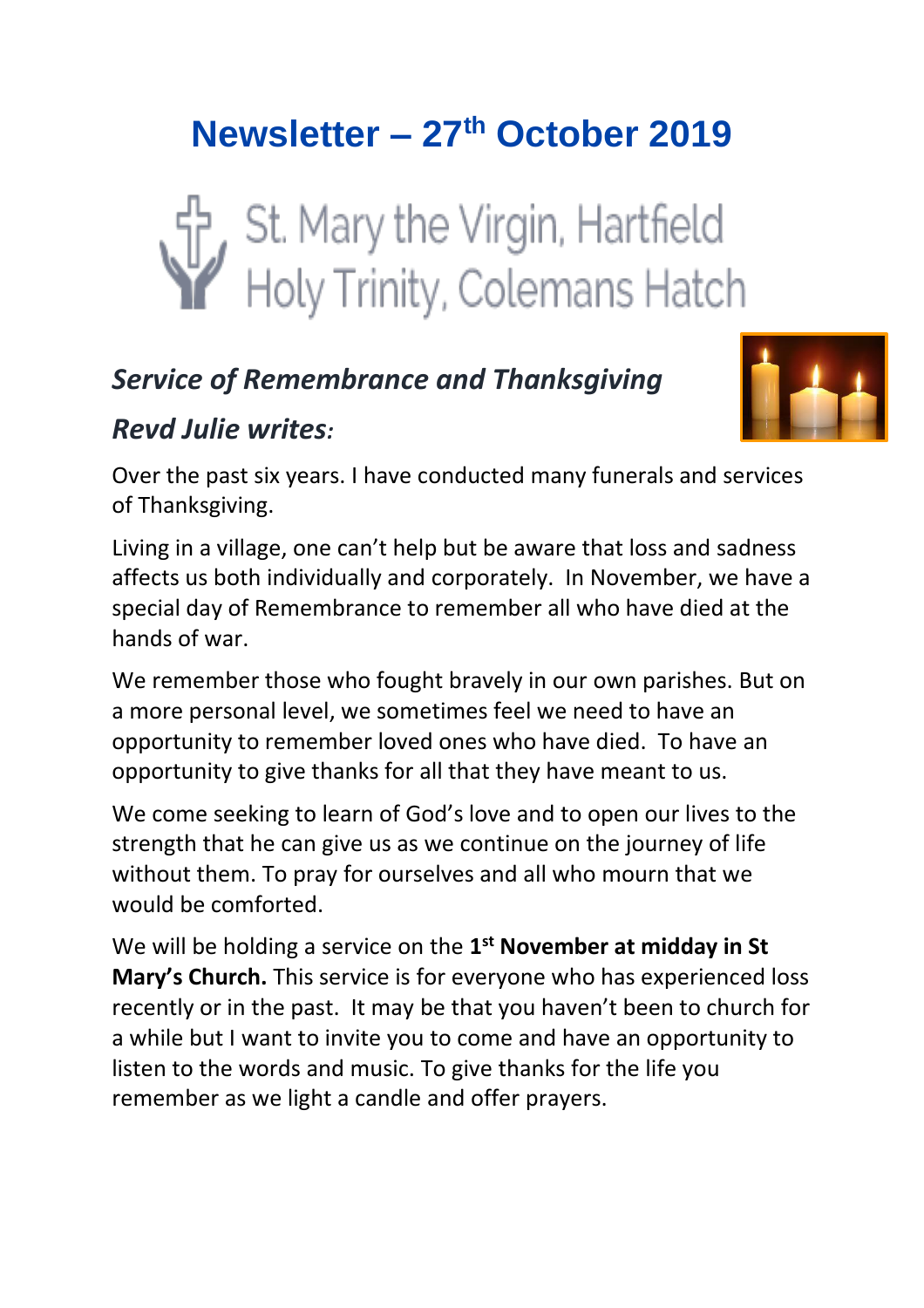There will be a Book of Remembrance as you come in. These names will then be read out during a time of reflection and remembrance.

At the end of the service you are invited to stay for a simple lunch of bread and soup. Please let me know if you are coming. Rev Julie 01892 770 436 or [revjuliesear1@gmail.com](mailto:revjuliesear1@gmail.com)

# *Lunchtime concert at Holy Trinity on Friday 6th December 12 noon.*

The choir and orchestra of Ashdown House School will be coming to perform a lunchtime concert for everyone in the community.



The concert will take place in Holy Trinity Church. There will be refreshments served at 11am before the concert.

We look forward to welcoming you.

More information will be available in the coming weeks. *Rev Julie*

# *Holy Trinity Special Services 2019 - 2020 for the 1st Sunday of the month.*

| December 2019 Crib Service |                                                  |
|----------------------------|--------------------------------------------------|
| January                    | Epiphany Service, the arrival of the Three Kings |
| February                   | <b>Matins</b>                                    |
| March                      | <b>Matins</b>                                    |
| April                      | Palm Sunday                                      |
| May                        | <b>Matins</b>                                    |
| June                       | Songs of Praise                                  |
| July                       | <b>Matins</b>                                    |
| August                     | <b>Matins</b>                                    |
| September                  | <b>Pet Service</b>                               |
| October                    | <b>Matins</b>                                    |
| November                   | <b>Matins</b>                                    |
| December                   | Crib Service                                     |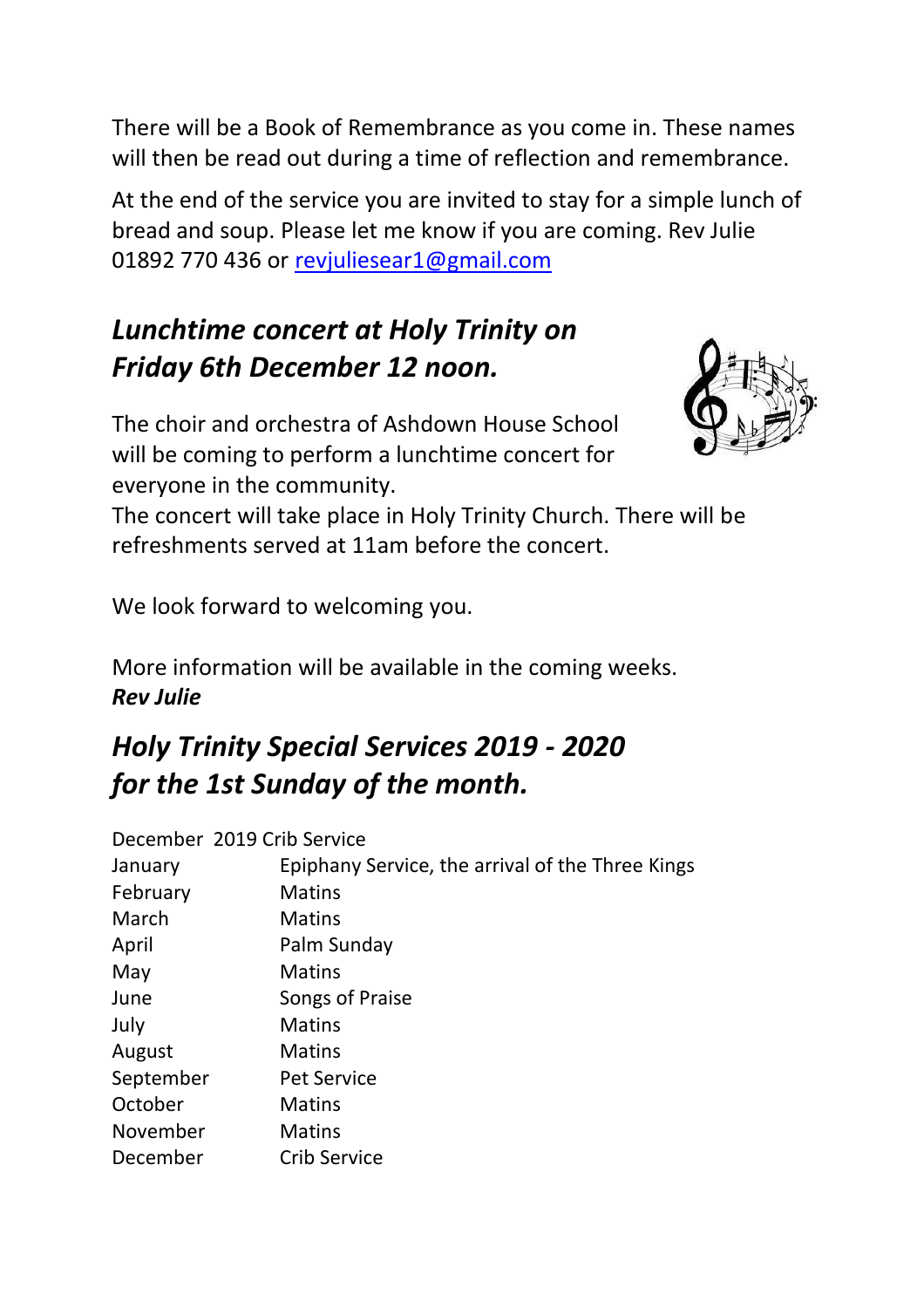### *Together@4*

Dear All,

It was great to see so many of you at together@4 last month. Next month November 17th, the theme



is **Friendship and media... a Christian approach.** and I am really pleased that Rob Dillingham is going to come and get us thinking about this relevant topic.

Come for 4pm and enjoy hot chocolate, marshmallows, whipped cream/coffee/ lots of cake/. A relaxed time together.

There will be some questions to look at. Opportunity to share ideas and thoughts to take away. We will also continue to learn new worship songs and have a short time of prayer on the theme.

I won't be there with you on that evening but I look forward to hearing all about it.

#### *Rev Julie*

### *From Revd Julie*

Dear Friends,

By now most of you will know I am going into hospital on the 12th November for a hip replacement. My hope and prayer is the new hip will enable me to get back to walking without pain. I will officially be back at work on the 12th January.

Trevor and I have been preparing all the service materials and service sheets to take us through December. I can honestly say, we have never been this organised.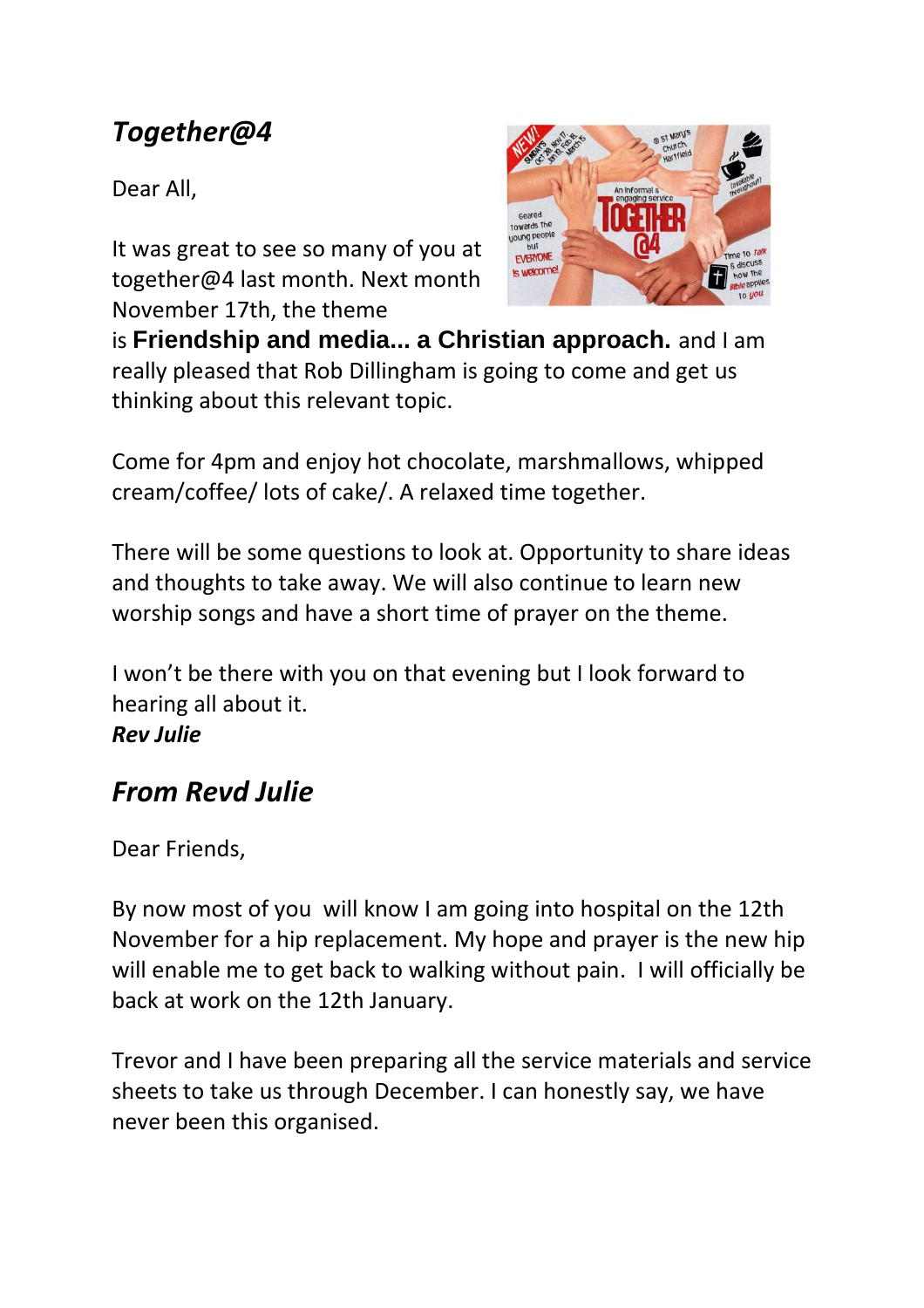Trevor will of course continue to make sure everything is made available each week, especially in December.

I have also met with the Churchwardens from both churches and CJ. They will be working together during this time. We have agreed that any questions or queries should be made to either **Kathy Green on 01892 770208 or Linda Graham on 01892 770487.** They will be the contacts for both churches and will work closely with Paul Double and CJ. They will of course contact me in case of any emergencies during that time.

I hope in the season of Advent in the lead up to Christmas you will take moments to pause and rest. To listen to God and remind yourself of all that is important in your life. I hope and pray you will find those moments to experience the love and grace of the Lord Jesus Christ in deeper measure.

With every blessing Rev Julie and Trevor.

### *Administrator*

If you have items for our newsletter please contact Trevor Sear on 01892 770 436 email: [tgsear57@outlook.com](mailto:tgsear57@outlook.com) Working days Tuesday am and Thursday.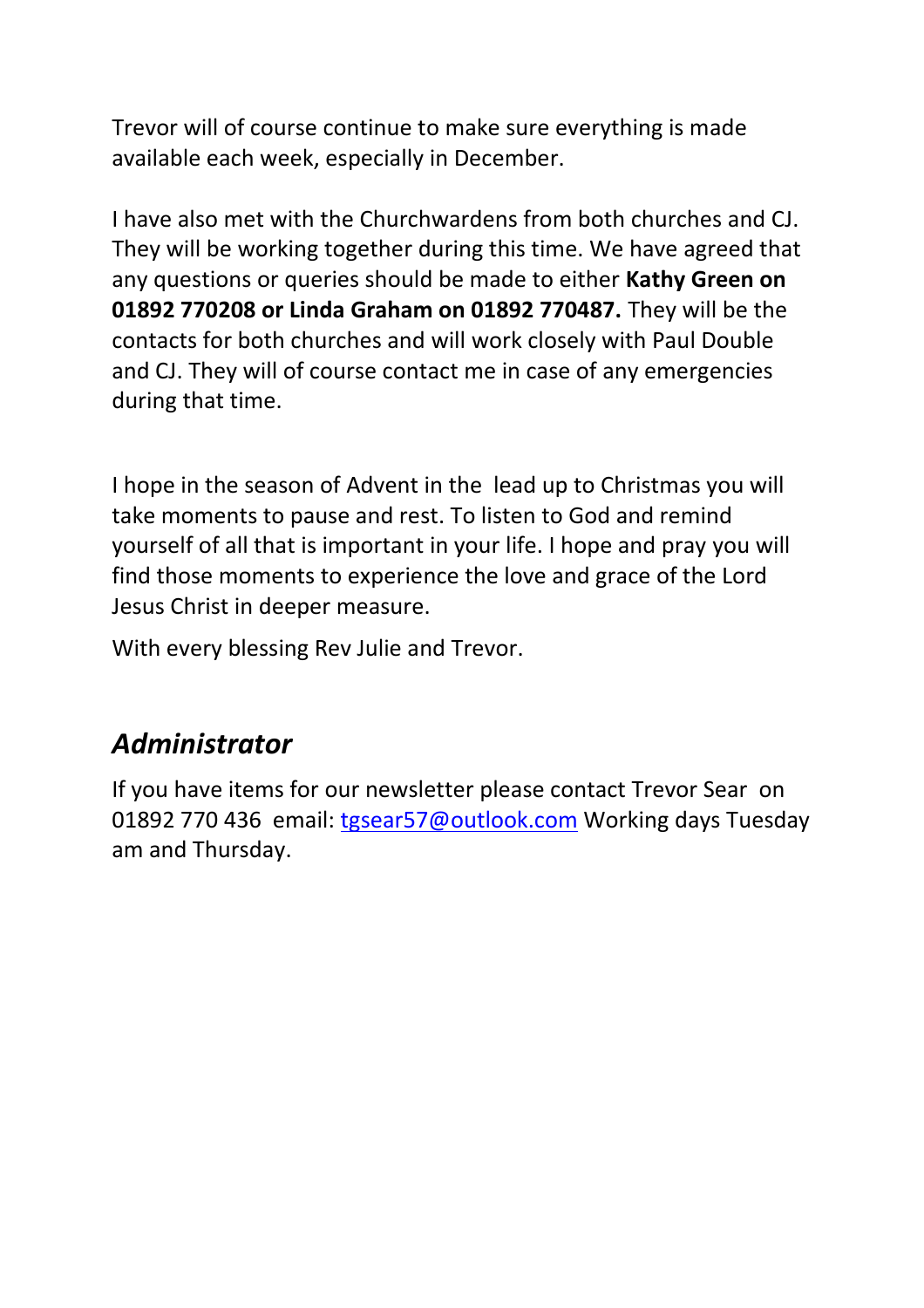### *BENEDICTE For Coleman's Hatch*

*Thanks to the Lord for the hamlet of Coleman's Hatch. We give thanks and praise to the Lord.*

*Thanks to the Lord for the forest around us, the beauty and peace. We give thanks and praise to the Lord.*

*Thanks to the Lord for the Community café bringing people together. We give thanks and praise to the Lord.*

*Thanks to the Lord for beauty of tradition and faithfulness of worship. We give thanks and praise to the Lord.*

*Thanks to the Lord for the beginnings of change and new shoots appearing. We give thanks and praise to the Lord.*

*Thanks to the Lord for people with their gifts and diversity. We give thanks and praise to the Lord.*

*Thanks to the Lord for all our blessings. We give you thanks Father, Son and Holy Spirit.* 

*Amen*